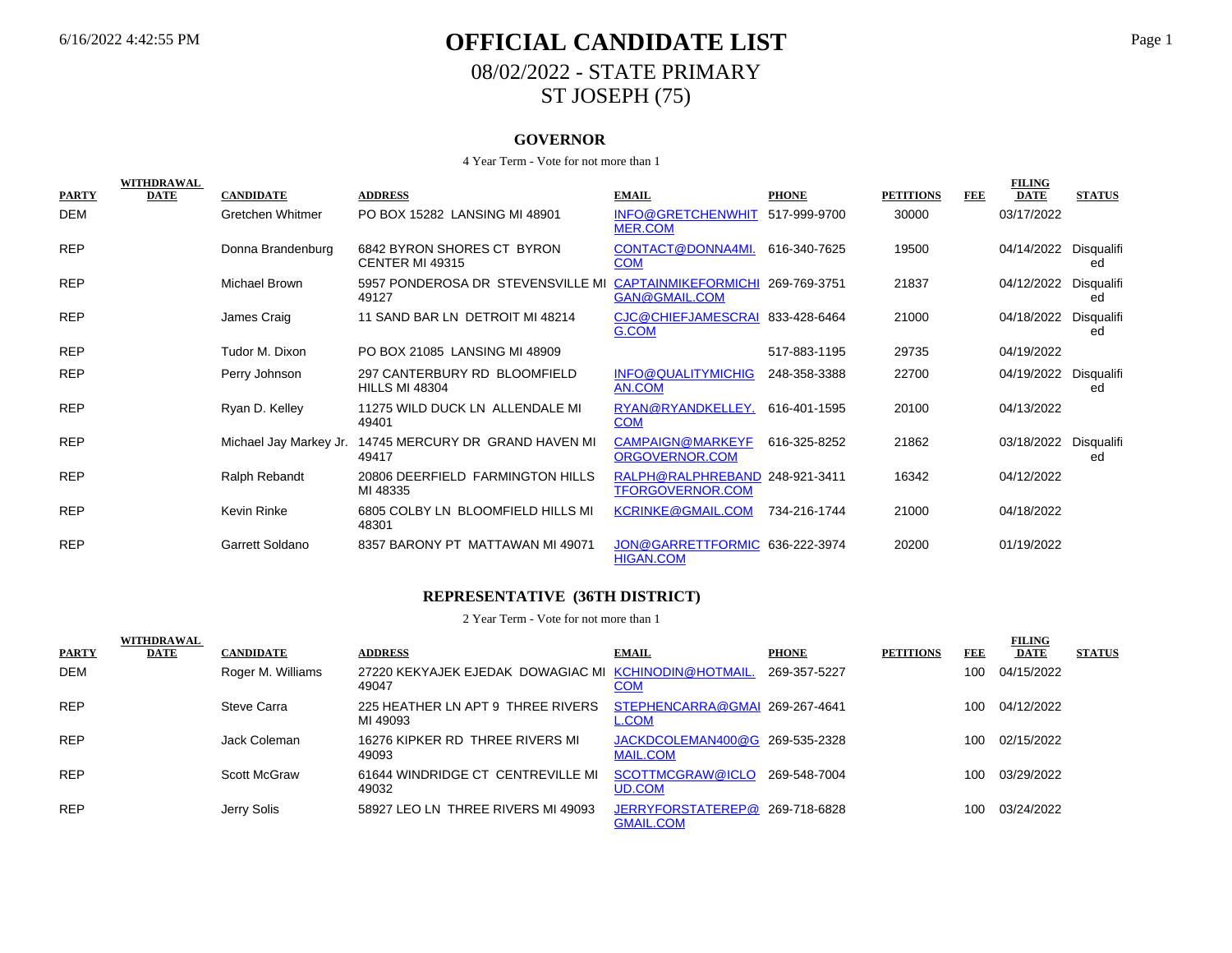# 6/16/2022 4:42:55 PM **OFFICIAL CANDIDATE LIST** Page 2 08/02/2022 - STATE PRIMARY ST JOSEPH (75)

## **REP IN CONGRESS (5TH DISTRICT)**

2 Year Term - Vote for not more than 1

|              | <b>WITHDRAWAL</b> |                         |                                                     |                                         |              |                  |     | <b>FILING</b>         |               |
|--------------|-------------------|-------------------------|-----------------------------------------------------|-----------------------------------------|--------------|------------------|-----|-----------------------|---------------|
| <b>PARTY</b> | <b>DATE</b>       | <b>CANDIDATE</b>        | <b>ADDRESS</b>                                      | <b>EMAIL</b>                            | <b>PHONE</b> | <b>PETITIONS</b> | FEE | <b>DATE</b>           | <b>STATUS</b> |
| <b>DEM</b>   |                   | <b>Bart Goldberg</b>    | 1200 SHORE DR NEW BUFFALO MI 49117 BART@BART4MI.COM |                                         | 269-370-8049 | 2000             |     | 04/19/2022            |               |
| <b>REP</b>   |                   | <b>Elizabeth Ferszt</b> | 260 RANDOLPH ST JACKSON MI 49203                    | ELIZABETHFERSZT@G<br><b>MAIL.COM</b>    | 517-513-7882 | 1000             |     | 04/08/2022 Disqualifi | ed            |
| <b>REP</b>   |                   | Sherry O'Donnell        | PO BOX 215 STEVENSVILLE MI 49127                    | DOCSHERRY4CONGRE<br>SS@GMAIL.COM        | 269-449-5550 | 1775             |     | 04/08/2022            |               |
| <b>REP</b>   |                   | Tim Walberg             | PO BOX 1362 JACKSON MI 49204                        | <b>CONGRESSMANWALBE</b><br>RG@GMAIL.COM | 517-795-2147 | 1800             |     | 04/14/2022            |               |

### **TWP TREASURER (COLON TOWNSHIP)**

Partial Term Ending 11/20/2024 - Vote for not more than 1

| <b>PARTY</b> | WITHDR A W A<br><b>DATE</b> | NDIDA. | <b>DDRESS</b> | <b>EMAIL</b> | <b>PHONE</b> | <b>FEE</b><br>PF <sub>1</sub><br><b>TTIONS</b> | <b>FILING</b><br><b>DATF</b> | <b>IND A SEX TO</b> |
|--------------|-----------------------------|--------|---------------|--------------|--------------|------------------------------------------------|------------------------------|---------------------|
|              | No candidates on ballot     |        |               |              |              |                                                |                              |                     |

#### **CLERK (CONSTANTINE TOWNSHIP)**

Partial Term Ending 11/20/2024 - Vote for not more than 1

| <b>PARTY</b> | <b>WITHDRAWAL</b><br><b>DATE</b> | <b>:ANDIDATE</b> | <b>DDRESS</b>                                         | <b>TMAIL</b>                      | <b>PHONE</b> | <b>PETITIONS</b> | FEE | <b>FILING</b><br><b>DATE</b> | <b>STATUS</b> |
|--------------|----------------------------------|------------------|-------------------------------------------------------|-----------------------------------|--------------|------------------|-----|------------------------------|---------------|
| <b>REP</b>   |                                  | Marcia Skelton   | 10908 NORTH RIVER ROAD<br><b>CONSTANTINE MI 49042</b> | TOWNSHIPCLERK@GM<br><u> K.COM</u> | 269-626-3443 |                  |     | 04/21/2022                   |               |

#### **ST SENATOR (17TH DISTRICT)**

|              | <b>WITHDRAWAL</b> |                        |                                                  |                                                |              |                  |     | <b>FILING</b> |               |
|--------------|-------------------|------------------------|--------------------------------------------------|------------------------------------------------|--------------|------------------|-----|---------------|---------------|
| <b>PARTY</b> | <b>DATE</b>       | <b>CANDIDATE</b>       | <b>ADDRESS</b>                                   | <b>EMAIL</b>                                   | <b>PHONE</b> | <b>PETITIONS</b> | FEE | <b>DATE</b>   | <b>STATUS</b> |
| <b>DEM</b>   |                   | <b>Scott Rex Starr</b> | 85 CARLYLE AVE COLDWATER MI 49036 STARRSR@ME.COM |                                                | 517-617-2762 |                  | 100 | 04/15/2022    |               |
| <b>REP</b>   |                   | Kim LaSata             | 2720 US 31 N NILES MI 49120                      | KLASATA@HOTMAIL.CO 269-208-0090                |              |                  | 100 | 03/16/2022    |               |
| <b>REP</b>   |                   | Jonathan Lindsey       | 130 S PARHAM RD BRONSON MI 49028                 | JONATHANFORMICHIGA 269-830-7712<br>N@GMAIL.COM |              |                  | 100 | 04/08/2022    |               |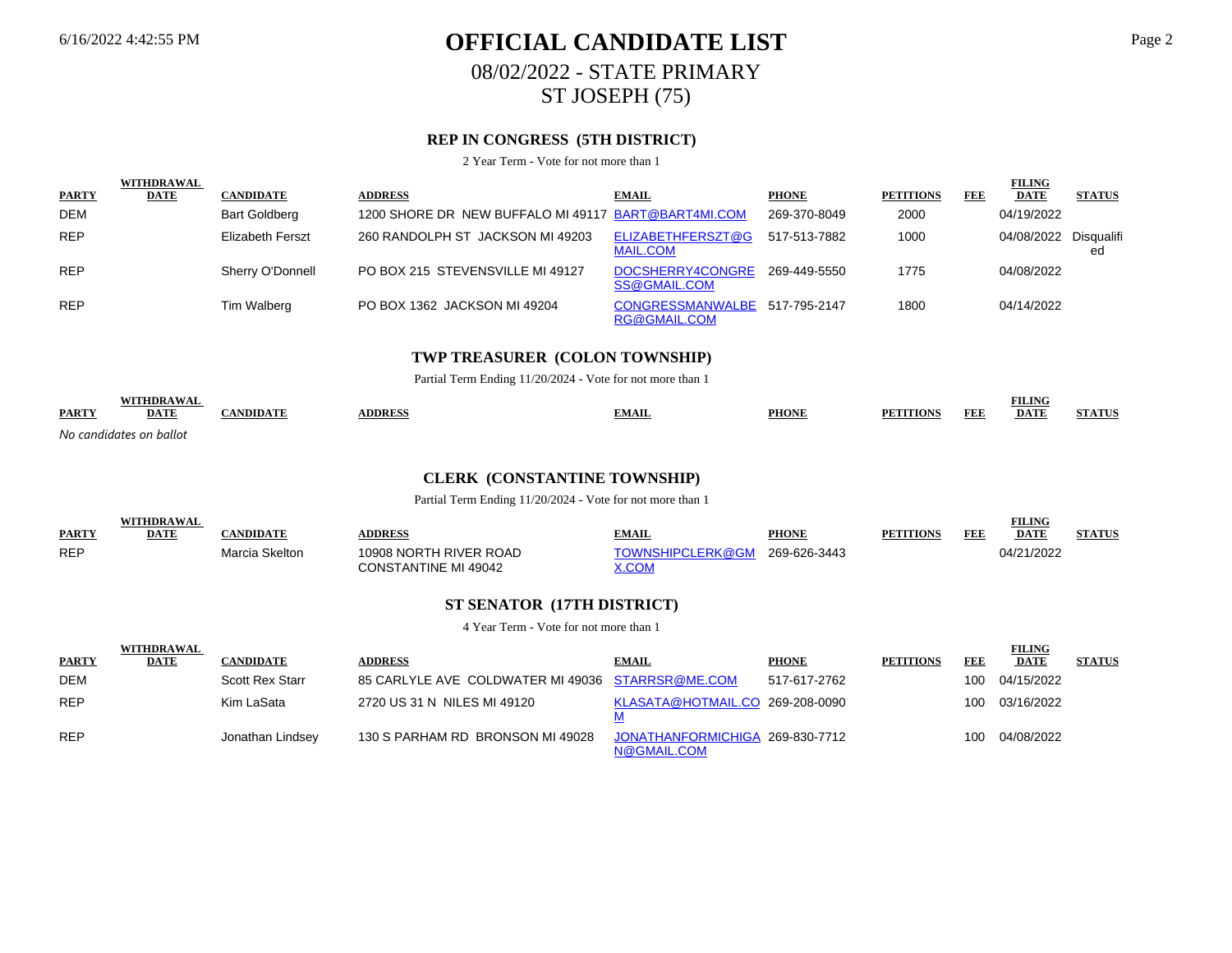**WITHDRAWAL** 

WITH**ER AWAY** 

WITH**DRAWAL AWAY** 

# 6/16/2022 4:42:55 PM **OFFICIAL CANDIDATE LIST** Page 3 08/02/2022 - STATE PRIMARY ST JOSEPH (75)

## **COUNTY COMM (ST. JOSEPH COUNTY / 1ST DISTRICT)**

#### 2 Year Term - Vote for not more than 1

|              | WIIHDKAWAL  |                     |                                                                |                                             |              |                  |            | <b>FILLING</b> |               |
|--------------|-------------|---------------------|----------------------------------------------------------------|---------------------------------------------|--------------|------------------|------------|----------------|---------------|
| <b>PARTY</b> | <b>DATE</b> | <b>CANDIDATE</b>    | <b>ADDRESS</b>                                                 | <b>EMAIL</b>                                | <b>PHONE</b> | <b>PETITIONS</b> | <b>FEE</b> | <b>DATE</b>    | <b>STATUS</b> |
| <b>REP</b>   |             | Jared Hoffmaster    | 58250 JENNIE DRIVE THREE RIVERS MI<br>49093                    | HOFFYBLUE@YAHOO.C 269-506-3320<br><u>OM</u> |              |                  | 100        | 04/06/2022     |               |
|              |             |                     | <b>COUNTY COMM (ST. JOSEPH COUNTY / 2ND DISTRICT)</b>          |                                             |              |                  |            |                |               |
|              |             |                     | 2 Year Term - Vote for not more than 1                         |                                             |              |                  |            |                |               |
|              | WITHDRAWAL  |                     |                                                                |                                             |              |                  |            | <b>FILING</b>  |               |
| <b>PARTY</b> | DATE        | <b>CANDIDATE</b>    | <b>ADDRESS</b>                                                 | <b>EMAIL</b>                                | <b>PHONE</b> | <b>PETITIONS</b> | FEE        | <b>DATE</b>    | <b>STATUS</b> |
| DEM          |             | Erin L. Schultes    | 320 6TH AVENUE THREE RIVERS MI<br>49093                        | ERIN.STJOEDEMS@GM<br>AIL.COM                | 269-993-5661 |                  | 100        | 04/19/2022     |               |
| <b>REP</b>   |             | <b>Rick Shaffer</b> | 19958 CRESCENT BEACH THREE RIVERS REPSHAFFER@COMCA<br>MI 49093 | <b>ST.NET</b>                               | 269-251-8781 |                  | 100        | 03/09/2022     |               |
|              |             |                     |                                                                |                                             |              |                  |            |                |               |

## **COUNTY COMM (ST. JOSEPH COUNTY / 3RD DISTRICT)**

#### 2 Year Term - Vote for not more than 1

|              | WIIHDKAWAL  |                    |                                         |                                                  |              |                  |     | <b>FILLING</b> |               |
|--------------|-------------|--------------------|-----------------------------------------|--------------------------------------------------|--------------|------------------|-----|----------------|---------------|
| <b>PARTY</b> | <b>DATE</b> | CANDIDATE          | <b>\DDRESS</b>                          | <b>EMAIL</b>                                     | <b>PHONE</b> | <b>PETITIONS</b> | FDE | <b>DATE</b>    | <b>STATUS</b> |
| <b>REP</b>   |             | <b>Rusty Baker</b> | 55844 HIGHVIEW ROAD MENDON MI<br>49072  | RUSTYBAKER21@GMAI<br>COM                         | 269-207-8826 |                  | 100 | 04/18/2022     |               |
| <b>REP</b>   |             | Kathy Pangle       | 258 S NOTTAWA STREET MENDON MI<br>49072 | TIGER KAT9MM@HOTM 269-251-9030<br><b>AIL.COM</b> |              |                  | 100 | 04/12/2022     |               |

### **COUNTY COMM (ST. JOSEPH COUNTY / 4TH DISTRICT)**

2 Year Term - Vote for not more than 1

|              | WIIHDKAWAL  |                  |                                                                                |                    |              |                  |     | FILING      |               |
|--------------|-------------|------------------|--------------------------------------------------------------------------------|--------------------|--------------|------------------|-----|-------------|---------------|
| <b>PARTY</b> | <b>DATE</b> | CANDIDATE        | <b>\DDRESS</b>                                                                 | <b>EMAIL</b>       | <b>PHONE</b> | <b>PETITIONS</b> | FEE | <b>DATE</b> | <b>STATUS</b> |
| <b>REP</b>   |             | David J. Hayslip | 65873 MAPLE ROAD CONSTANTINE MI<br>49042                                       | DHAYSLIP62@GMAIL.C | 574-575-3498 |                  | 100 | 04/08/2022  |               |
| <b>REP</b>   |             | Luis Rosado      | 16294 EAST LAKE DRIVE WHITE PIGEON LUIS.ROSADO1981@GM 269-689-7849<br>MI 49099 | AIL.COM            |              |                  | 100 | 02/18/2022  |               |

#### **COUNTY COMM (ST. JOSEPH COUNTY / 5TH DISTRICT)**

2 Year Term - Vote for not more than 1

| <b>PARTY</b> | VITHDRAWAL<br><b>DATE</b> | 'ANDIDATE    | <b>DDRESS</b>                                        | EMAIL | <b>PHONE</b> | <b>PETITIONS</b> | FEE | <b>FILING</b><br><b>DATE</b> |  |
|--------------|---------------------------|--------------|------------------------------------------------------|-------|--------------|------------------|-----|------------------------------|--|
| <b>REP</b>   |                           | Dennis Allen | 100 AMY COURT CENTREVILLE MI 49032 UNDERHAWK1@GMAIL. |       | 269-506-6845 |                  | 100 | 02/18/2022                   |  |

**FILING** 

**FILING** 

**FILING**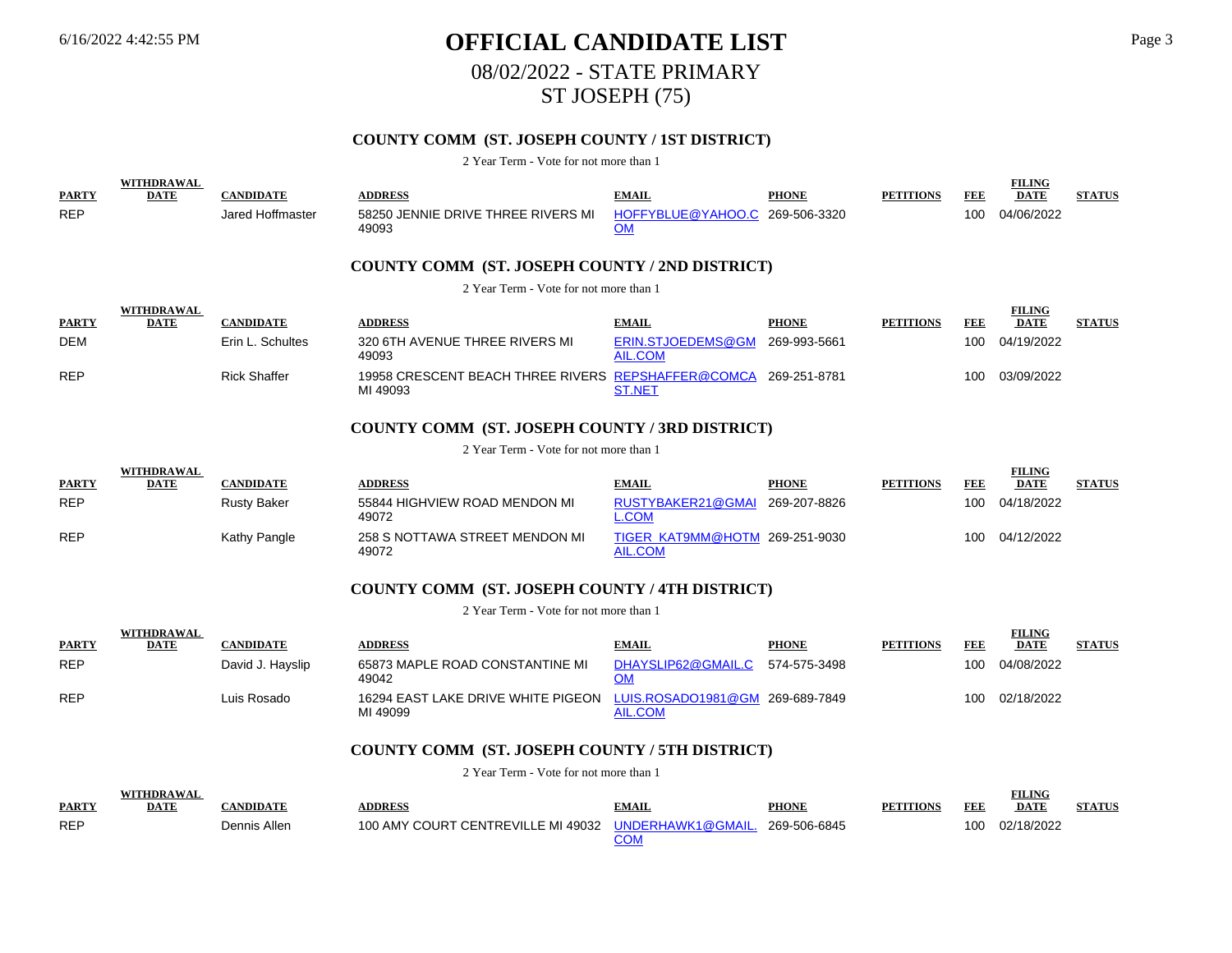# 6/16/2022 4:42:55 PM **OFFICIAL CANDIDATE LIST** Page 4 08/02/2022 - STATE PRIMARY ST JOSEPH (75)

## **COUNTY COMM (ST. JOSEPH COUNTY / 6TH DISTRICT)**

| <b>PARTY</b>               | <b>WITHDRAWAL</b><br><b>DATE</b> | <b>CANDIDATE</b>                         | <b>ADDRESS</b>                                                                                                 | <b>EMAIL</b>                                | <b>PHONE</b>                 | <b>PETITIONS</b> | <b>FEE</b> | <b>FILING</b><br><b>DATE</b> | <b>STATUS</b> |
|----------------------------|----------------------------------|------------------------------------------|----------------------------------------------------------------------------------------------------------------|---------------------------------------------|------------------------------|------------------|------------|------------------------------|---------------|
| <b>REP</b>                 |                                  | Ken Malone                               | 1102 MEADOW LANE STURGIS MI 49091                                                                              | WATERDOC4LIFE@YAH 269-625-2667<br>OO.COM    |                              |                  | 100        | 04/11/2022                   |               |
|                            |                                  |                                          | COUNTY COMM (ST. JOSEPH COUNTY / 7TH DISTRICT)                                                                 |                                             |                              |                  |            |                              |               |
|                            |                                  |                                          | 2 Year Term - Vote for not more than 1                                                                         |                                             |                              |                  |            |                              |               |
| <b>PARTY</b>               | WITHDRAWAL<br><b>DATE</b>        | <b>CANDIDATE</b>                         | <b>ADDRESS</b>                                                                                                 | <b>EMAIL</b>                                | <b>PHONE</b>                 | <b>PETITIONS</b> | <b>FEE</b> | <b>FILING</b><br><b>DATE</b> | <b>STATUS</b> |
| <b>REP</b>                 |                                  | <b>Terrance Dee Conklin</b>              | 65691 BURR OAK ROAD BURR OAK MI<br>49030                                                                       | TCONKLIN1947@GMAIL.<br><b>COM</b>           | 269-580-5831                 |                  | 100        | 04/18/2022                   |               |
|                            |                                  |                                          | <b>CLERK (WHITE PIGEON TOWNSHIP)</b>                                                                           |                                             |                              |                  |            |                              |               |
|                            |                                  |                                          | Partial Term Ending 12/20/2024 - Vote for not more than 1                                                      |                                             |                              |                  |            |                              |               |
| <b>PARTY</b>               | <b>WITHDRAWAL</b><br><b>DATE</b> | <b>CANDIDATE</b>                         | <b>ADDRESS</b>                                                                                                 | <b>EMAIL</b>                                | <b>PHONE</b>                 | <b>PETITIONS</b> | <b>FEE</b> | <b>FILING</b><br><b>DATE</b> | <b>STATUS</b> |
| <b>REP</b>                 |                                  | Lacie Pletcher                           | 17011 INDIAN PRAIRIE ROAD WHITE<br><b>PIGEON MI 49099</b>                                                      | LACIEJAY03@YAHOO.C<br><b>OM</b>             | 269-447-4251                 | 10               |            | 04/18/2022                   |               |
|                            |                                  |                                          | TWP TRUSTEE (WHITE PIGEON TOWNSHIP)                                                                            |                                             |                              |                  |            |                              |               |
|                            |                                  |                                          | Partial Term Ending 11/20/2024 - Vote for not more than 2                                                      |                                             |                              |                  |            |                              |               |
| <b>PARTY</b>               | WITHDRAWAL<br><b>DATE</b>        | <b>CANDIDATE</b>                         | <b>ADDRESS</b>                                                                                                 | <b>EMAIL</b>                                | <b>PHONE</b>                 | <b>PETITIONS</b> | <b>FEE</b> | <b>FILING</b><br><b>DATE</b> | <b>STATUS</b> |
| <b>REP</b>                 |                                  | Jean Tefft                               | 69190 API GRAVEL ROAD WHITE PIGEON<br>MI 49099                                                                 | JEANTMERR@YAHOO.C 269-760-6790<br><b>OM</b> |                              |                  |            | 04/14/2022                   |               |
|                            |                                  |                                          | <b>DEMOCRATIC DELEGATE TO COUNTY CONVENTION (BURR OAK TOWNSHIP / 00001)</b>                                    |                                             |                              |                  |            |                              |               |
|                            |                                  |                                          | 2 Year Term - Vote for not more than 4                                                                         |                                             |                              |                  |            |                              |               |
| <b>PARTY</b>               | <b>WITHDRAWAL</b><br><b>DATE</b> | <b>CANDIDATE</b>                         | <b>ADDRESS</b>                                                                                                 | <b>EMAIL</b>                                | <b>PHONE</b>                 | <b>PETITIONS</b> | <b>FEE</b> | <b>FILING</b><br><b>DATE</b> | <b>STATUS</b> |
| <b>DEM</b>                 |                                  | Anne Good                                | 428 N. 3RD STREET BURR OAK MI 49030                                                                            |                                             | 269-535-4542                 |                  |            | 04/26/2022                   |               |
|                            |                                  |                                          |                                                                                                                |                                             |                              |                  |            |                              |               |
|                            |                                  |                                          | REPUBLICAN DELEGATE TO COUNTY CONVENTION (BURR OAK TOWNSHIP / 00001)<br>2 Year Term - Vote for not more than 3 |                                             |                              |                  |            |                              |               |
|                            | <b>WITHDRAWAL</b>                |                                          |                                                                                                                |                                             |                              |                  |            | <b>FILING</b>                |               |
| <b>PARTY</b><br><b>REP</b> | <b>DATE</b>                      | <b>CANDIDATE</b><br><b>Heather Avery</b> | <b>ADDRESS</b><br>441 HALFWAY ROAD BURR OAK MI 49030 HEATHERLYNN990@GM                                         | <b>EMAIL</b>                                | <b>PHONE</b><br>269-221-2161 | <b>PETITIONS</b> | <b>FEE</b> | <b>DATE</b><br>04/12/2022    | <b>STATUS</b> |
|                            |                                  |                                          |                                                                                                                | <b>AIL.COM</b>                              |                              |                  |            |                              |               |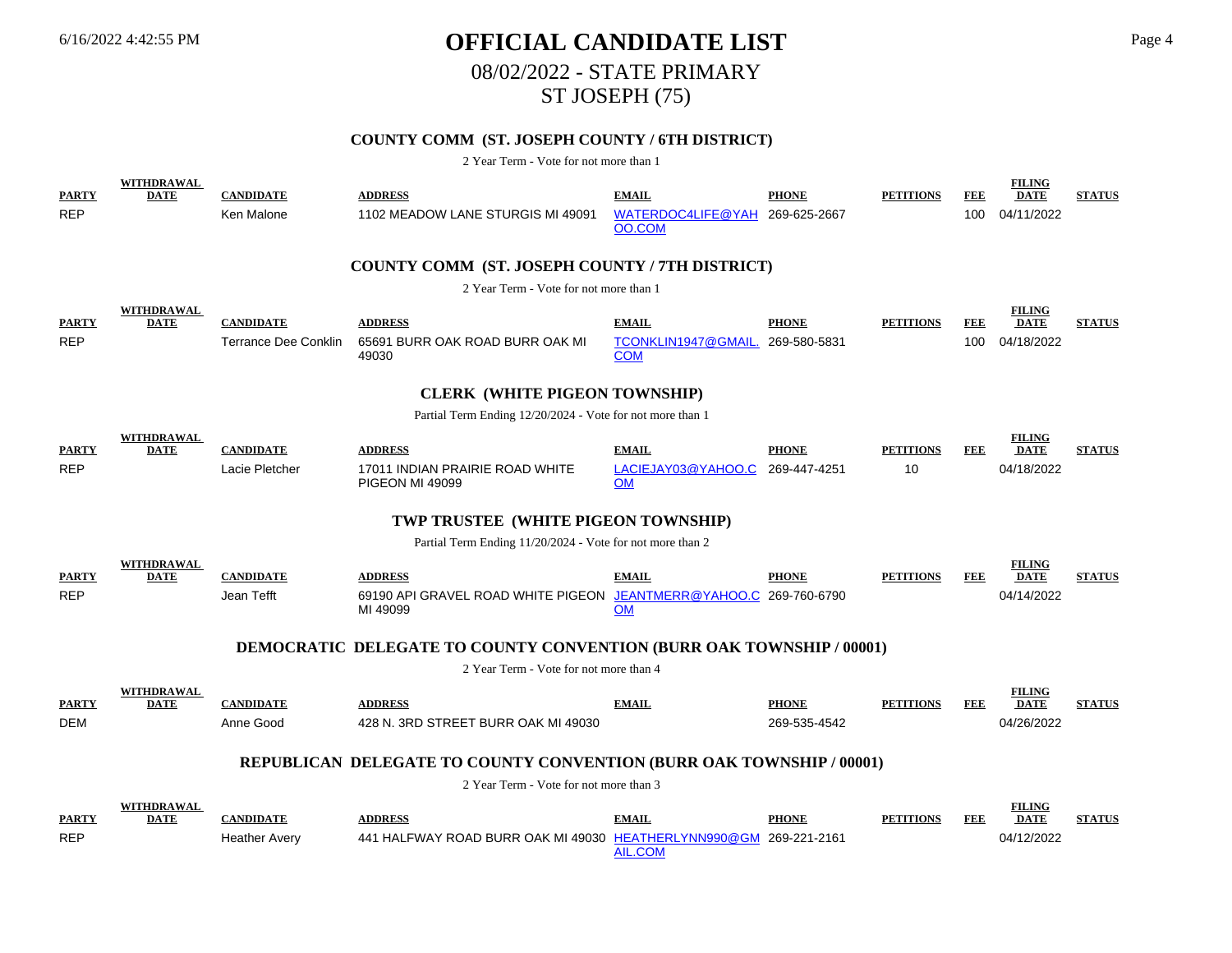## 6/16/2022 4:42:55 PM **OFFICIAL CANDIDATE LIST** Page 5

## 08/02/2022 - STATE PRIMARY

## ST JOSEPH (75)

REP Michelle Avery 441 HALFWAY ROAD BURR OAK MI 49030 <u>MICHELLEAVERYRN@Y</u> 269-625-1443 04/12/2022 AHOO.COM **DEMOCRATIC DELEGATE TO COUNTY CONVENTION (COLON TOWNSHIP / 00001)** 2 Year Term - Vote for not more than 5

| <b>PARTY</b>  |        |  | MAIL | DE'<br>TIAN | FEL<br>____ | 'H<br><b>ALVAT</b><br>DA. |  |
|---------------|--------|--|------|-------------|-------------|---------------------------|--|
| No<br>, candi | hallot |  |      |             |             |                           |  |

#### **REPUBLICAN DELEGATE TO COUNTY CONVENTION (COLON TOWNSHIP / 00001)**

2 Year Term - Vote for not more than 4

| <b>PARTY</b> | WITHDRAWAL<br>DATE | <b>CANDIDATE</b>    | <b>ADDRESS</b>                          | <b>EMAIL</b>                                       | <b>PHONE</b> | <b>PETITIONS</b> | FEE | <b>FILING</b><br><b>DATE</b> | <b>STATUS</b> |
|--------------|--------------------|---------------------|-----------------------------------------|----------------------------------------------------|--------------|------------------|-----|------------------------------|---------------|
| <b>REP</b>   |                    | Boyd M. Blashfield  | 201 GOODELL STREET COLON MI 49040       | KNAVEBMB@AOL.COM                                   | 248-431-4865 |                  |     | 05/02/2022                   |               |
| <b>REP</b>   |                    | Nancy J. Cole       | 60600 BURR OAK ROAD COLON MI 49040      | JCOLE009@FRONTIER.<br><u>COM</u>                   | 269-432-2022 |                  |     | 05/03/2022                   |               |
| <b>REP</b>   |                    | Katherine L. Decker | 59720 S BURR OAK ROAD COLON MI<br>49040 |                                                    | 269-432-2670 |                  |     | 04/20/2022                   |               |
| <b>REP</b>   |                    | Madison Miller      | 30750 ORLA ENGLE ROAD COLON MI<br>49040 | MADISONMILLER034@G 269-830-3799<br><b>MAIL.COM</b> |              |                  |     | 05/03/2022                   |               |
| <b>REP</b>   |                    | Carl Thornton       | 641 WILLOW DRIVE COLON MI 49040         | CARLWT1@GMAIL.COM                                  | 517-749-9203 |                  |     | 05/02/2022                   |               |

### **DEMOCRATIC DELEGATE TO COUNTY CONVENTION (CONSTANTINE TOWNSHIP / 00001)**

2 Year Term - Vote for not more than 2

|              | FIIDD A WA              |                       |               |              |              |                                   |     | <b>FILING</b> |                |
|--------------|-------------------------|-----------------------|---------------|--------------|--------------|-----------------------------------|-----|---------------|----------------|
| <b>PARTY</b> | DATE                    | $ANDIDA$ <sup>T</sup> | <b>ADDRES</b> | <b>EMAIL</b> | <b>PHONE</b> | PF <sub>1</sub><br><b>'ITIONS</b> | FDE | <b>DATE</b>   | C'T' A 'T'I'C' |
|              | No candidates on ballot |                       |               |              |              |                                   |     |               |                |

## **REPUBLICAN DELEGATE TO COUNTY CONVENTION (CONSTANTINE TOWNSHIP / 00001)**

|              |      |                  |                          |                                |              |                  |     | <b>FILING</b> |               |
|--------------|------|------------------|--------------------------|--------------------------------|--------------|------------------|-----|---------------|---------------|
| <b>PARTY</b> | DATE | 'ANDIDATE        | <b>DDRESS</b>            | <b>EMAIL</b>                   | <b>PHONE</b> | <b>PETITIONS</b> | FEE | <b>DATE</b>   | <b>STATUS</b> |
| <b>REP</b>   |      | Georae B. Hiller | 66935 WINDING RIVER ROAD | GEORGEHILLER@YAHO 808-927-7317 |              |                  |     | 04/12/2022    |               |
|              |      |                  | CONSTANTINE MI 49042     |                                |              |                  |     |               |               |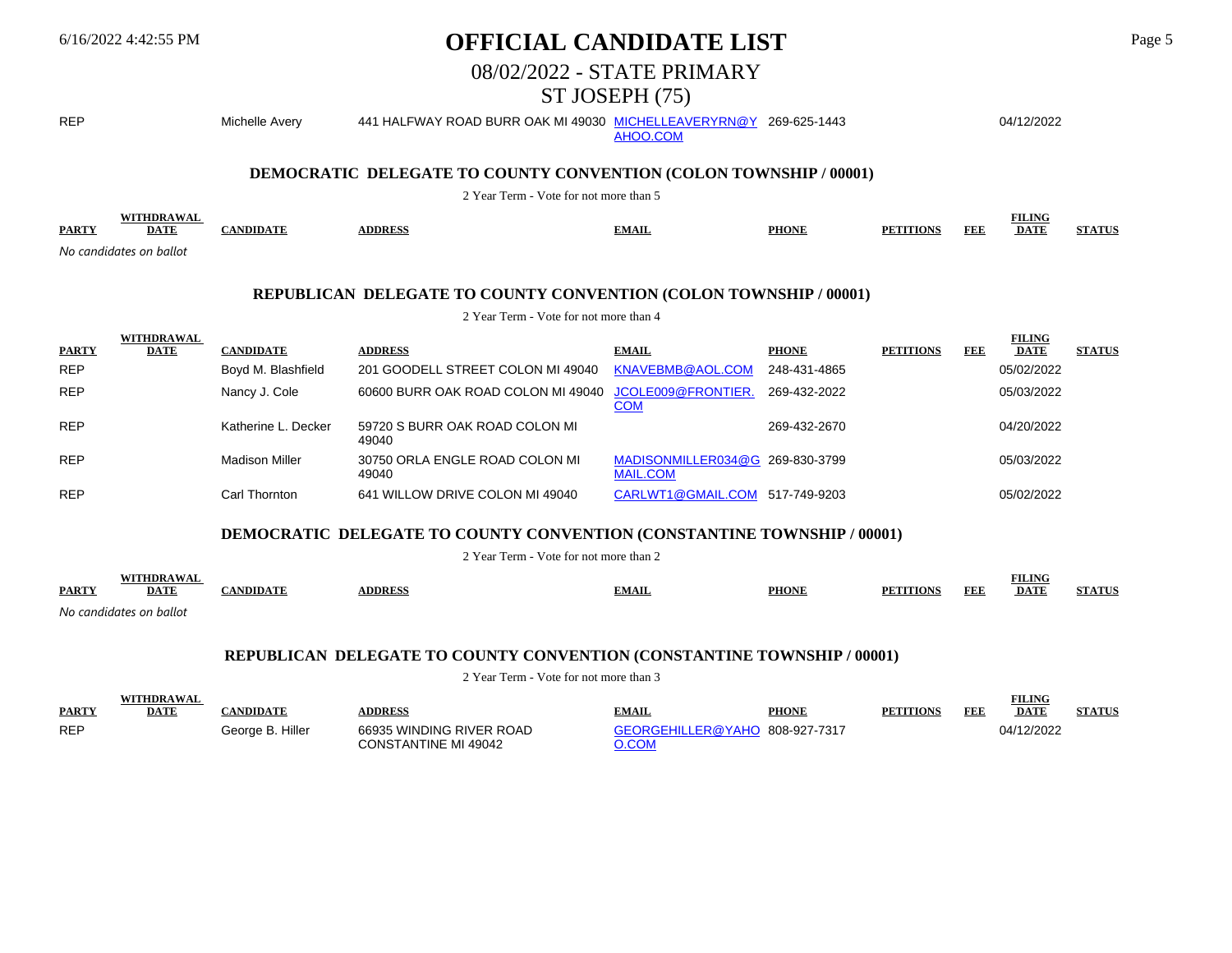# 6/16/2022 4:42:55 PM **OFFICIAL CANDIDATE LIST** Page 6 08/02/2022 - STATE PRIMARY ST JOSEPH (75)

## **DEMOCRATIC DELEGATE TO COUNTY CONVENTION (CONSTANTINE TOWNSHIP / 00002)**

| <b>PARTY</b> | WITHDRAWAL<br><b>DATE</b> | <b>CANDIDATE</b>      | <b>ADDRESS</b>                                                                | <b>EMAIL</b>                                     | <b>PHONE</b> | <b>PETITIONS</b> | <b>FEE</b> | <b>FILING</b><br><b>DATE</b> | <b>STATUS</b> |
|--------------|---------------------------|-----------------------|-------------------------------------------------------------------------------|--------------------------------------------------|--------------|------------------|------------|------------------------------|---------------|
|              | No candidates on ballot   |                       |                                                                               |                                                  |              |                  |            |                              |               |
|              |                           |                       |                                                                               |                                                  |              |                  |            |                              |               |
|              |                           |                       | REPUBLICAN DELEGATE TO COUNTY CONVENTION (CONSTANTINE TOWNSHIP / 00002)       |                                                  |              |                  |            |                              |               |
|              |                           |                       | 2 Year Term - Vote for not more than 3                                        |                                                  |              |                  |            |                              |               |
|              | <b>WITHDRAWAL</b>         |                       |                                                                               |                                                  |              |                  |            | <b>FILING</b>                |               |
| <b>PARTY</b> | <b>DATE</b>               | <b>CANDIDATE</b>      | <b>ADDRESS</b>                                                                | <b>EMAIL</b>                                     | <b>PHONE</b> | <b>PETITIONS</b> | <b>FEE</b> | <b>DATE</b>                  | <b>STATUS</b> |
| <b>REP</b>   |                           | Rebecca Shank         | 385 S WASHINGTON CONSTANTINE MI<br>49042                                      | RJDUDDSHANK@GMAIL 269-435-4795<br>.COM           |              |                  |            | 03/08/2022                   |               |
| <b>REP</b>   |                           | Michael Whitney       | 340 FLORENCE ROAD CONSTANTINE MI<br>49042                                     | MWHITNEY1987@HOTM 269-635-1436<br><b>AIL.COM</b> |              |                  |            | 05/02/2022                   |               |
|              |                           |                       |                                                                               |                                                  |              |                  |            |                              |               |
|              |                           |                       | <b>DEMOCRATIC DELEGATE TO COUNTY CONVENTION (FABIUS TOWNSHIP / 00001)</b>     |                                                  |              |                  |            |                              |               |
|              |                           |                       | 2 Year Term - Vote for not more than 4                                        |                                                  |              |                  |            |                              |               |
| <b>PARTY</b> | <b>WITHDRAWAL</b>         | <b>CANDIDATE</b>      | <b>ADDRESS</b>                                                                | <b>EMAIL</b>                                     | <b>PHONE</b> | <b>PETITIONS</b> | <b>FEE</b> | <b>FILING</b>                |               |
| <b>DEM</b>   | <b>DATE</b>               |                       |                                                                               | EVANSWTE@GMAIL.CO 616-334-2884                   |              |                  |            | <b>DATE</b><br>05/02/2022    | <b>STATUS</b> |
|              |                           |                       | Wendy Thornton Evans 11935 ANCHOR LANE THREE RIVERS MI<br>49093               | $\underline{\mathsf{M}}$                         |              |                  |            |                              |               |
|              |                           |                       | <b>REPUBLICAN DELEGATE TO COUNTY CONVENTION (FABIUS TOWNSHIP / 00001)</b>     |                                                  |              |                  |            |                              |               |
|              |                           |                       | 2 Year Term - Vote for not more than 5                                        |                                                  |              |                  |            |                              |               |
|              | <b>WITHDRAWAL</b>         |                       |                                                                               |                                                  |              |                  |            | <b>FILING</b>                |               |
| <b>PARTY</b> | <b>DATE</b>               | <b>CANDIDATE</b>      | <b>ADDRESS</b>                                                                | <b>EMAIL</b>                                     | <b>PHONE</b> | <b>PETITIONS</b> | FEE        | <b>DATE</b>                  | <b>STATUS</b> |
| <b>REP</b>   |                           | Allen J. Balog        | 56988 COWLING ROAD THREE RIVERS MI AJINSUR@AOL.COM<br>49093                   |                                                  | 269-501-3977 |                  |            | 04/12/2022                   |               |
| <b>REP</b>   |                           | Lucinda F. Kujacznski | 14237 MOHNEY LAKE ROAD THREE<br>RIVERS MI 49093                               | LFKUJACZNSKI@GMAIL. 269-251-4859<br><b>COM</b>   |              |                  |            | 04/12/2022                   |               |
|              |                           |                       | <b>DEMOCRATIC DELEGATE TO COUNTY CONVENTION (FAWN RIVER TOWNSHIP / 00001)</b> |                                                  |              |                  |            |                              |               |
|              |                           |                       | 2 Year Term - Vote for not more than 2                                        |                                                  |              |                  |            |                              |               |
|              | WITHDRAWAL                |                       |                                                                               |                                                  |              |                  |            | <b>FILING</b>                |               |
| <b>PARTY</b> | DATE                      | <b>CANDIDATE</b>      | <b>ADDRESS</b>                                                                | <b>EMAIL</b>                                     | <b>PHONE</b> | <b>PETITIONS</b> | <b>FEE</b> | <b>DATE</b>                  | <b>STATUS</b> |
|              | No candidates on ballot   |                       |                                                                               |                                                  |              |                  |            |                              |               |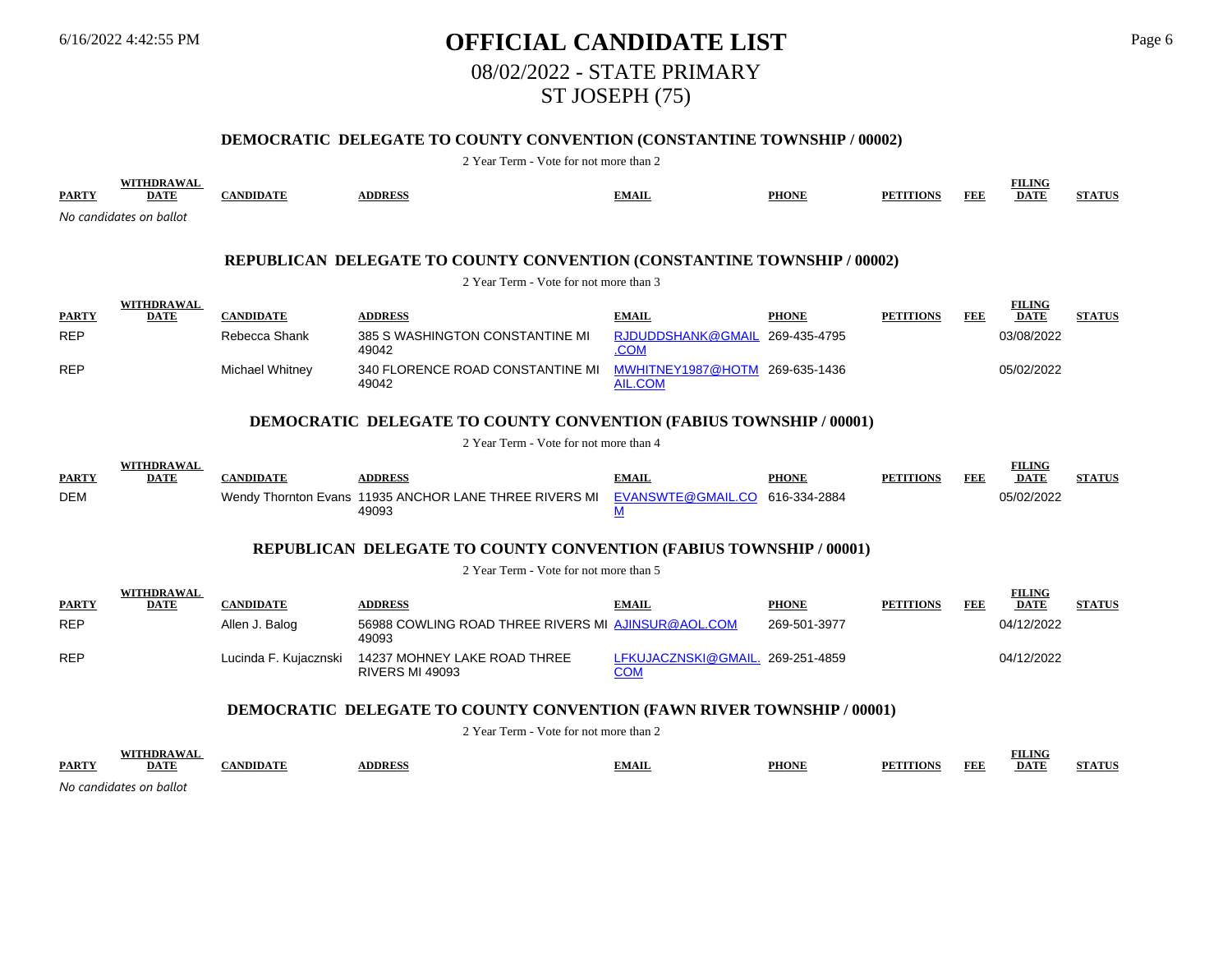# 6/16/2022 4:42:55 PM **OFFICIAL CANDIDATE LIST** Page 7 08/02/2022 - STATE PRIMARY ST JOSEPH (75)

## **REPUBLICAN DELEGATE TO COUNTY CONVENTION (FAWN RIVER TOWNSHIP / 00001)**

#### 2 Year Term - Vote for not more than 2

| <b>PARTY</b><br><b>REP</b>                                                                                     | <b>WITHDRAWAL</b><br><b>DATE</b> | <b>CANDIDATE</b><br>Aaron Budd | <b>ADDRESS</b><br>69820 PAMELA DRIVE STURGIS MI 49091                          | <b>EMAIL</b><br>AARONBUDDPHOTO@G 269-221-2800<br><b>MAIL.COM</b> | <b>PHONE</b> | <b>PETITIONS</b> | FEE | <b>FILING</b><br><b>DATE</b><br>05/03/2022 | <b>STATUS</b> |  |  |
|----------------------------------------------------------------------------------------------------------------|----------------------------------|--------------------------------|--------------------------------------------------------------------------------|------------------------------------------------------------------|--------------|------------------|-----|--------------------------------------------|---------------|--|--|
|                                                                                                                |                                  |                                | <b>DEMOCRATIC DELEGATE TO COUNTY CONVENTION (FLORENCE TOWNSHIP / 00001)</b>    |                                                                  |              |                  |     |                                            |               |  |  |
|                                                                                                                |                                  |                                | 2 Year Term - Vote for not more than 2                                         |                                                                  |              |                  |     |                                            |               |  |  |
| <b>PARTY</b>                                                                                                   | <b>WITHDRAWAL</b><br><b>DATE</b> | <b>CANDIDATE</b>               | <b>ADDRESS</b>                                                                 | <b>EMAIL</b>                                                     | <b>PHONE</b> | <b>PETITIONS</b> | FEE | <b>FILING</b><br><b>DATE</b>               | <b>STATUS</b> |  |  |
|                                                                                                                | No candidates on ballot          |                                |                                                                                |                                                                  |              |                  |     |                                            |               |  |  |
| REPUBLICAN DELEGATE TO COUNTY CONVENTION (FLORENCE TOWNSHIP / 00001)<br>2 Year Term - Vote for not more than 2 |                                  |                                |                                                                                |                                                                  |              |                  |     |                                            |               |  |  |
| <b>PARTY</b>                                                                                                   | WITHDRAWAL<br><b>DATE</b>        | <b>CANDIDATE</b>               | <b>ADDRESS</b>                                                                 | <b>EMAIL</b>                                                     | <b>PHONE</b> | <b>PETITIONS</b> | FEE | <b>FILING</b><br><b>DATE</b>               | <b>STATUS</b> |  |  |
| <b>REP</b>                                                                                                     |                                  | Deborah R. Howell              | 20872 ROYS ROAD CENTREVILLE MI<br>49032                                        | GONELOPIN@GMAIL.CO 269-816-4502<br>M                             |              |                  |     | 04/27/2022                                 |               |  |  |
| <b>REP</b>                                                                                                     |                                  | Donald Schrock                 | 16624 MINTDALE ROAD CONSTANTINE<br>MI 49042                                    | DJ.SCHROCK@GMAIL.C 269-435-4234<br><b>OM</b>                     |              |                  |     | 04/12/2022                                 |               |  |  |
| <b>REP</b>                                                                                                     |                                  | Donna Jean Schrock             | 16624 MINTDALE ROAD CONSTANTINE<br>MI 49042                                    | LADYJSCHROCK@REA<br><b>GAN.COM</b>                               | 269-535-0366 |                  |     | 04/12/2022                                 |               |  |  |
|                                                                                                                |                                  |                                | <b>DEMOCRATIC DELEGATE TO COUNTY CONVENTION (FLOWERFIELD TOWNSHIP / 00001)</b> |                                                                  |              |                  |     |                                            |               |  |  |
|                                                                                                                |                                  |                                | 2 Year Term - Vote for not more than 2                                         |                                                                  |              |                  |     |                                            |               |  |  |
| <b>PARTY</b>                                                                                                   | <b>WITHDRAWAL</b><br><b>DATE</b> | <b>CANDIDATE</b>               | <b>ADDRESS</b>                                                                 | <b>EMAIL</b>                                                     | <b>PHONE</b> | <b>PETITIONS</b> | FEE | <b>FILING</b><br><b>DATE</b>               | <b>STATUS</b> |  |  |

*No candidates on ballot*

### **REPUBLICAN DELEGATE TO COUNTY CONVENTION (FLOWERFIELD TOWNSHIP / 00001)**

|              | <b>THDRAWAL</b> |                 |                                   |                                |              |                  |     | <b>FILING</b> |               |
|--------------|-----------------|-----------------|-----------------------------------|--------------------------------|--------------|------------------|-----|---------------|---------------|
| <b>PARTY</b> | <b>DATE</b>     | <b>ANDIDATE</b> | <b>DDRESS</b>                     | <b>EMAIL</b>                   | <b>PHONE</b> | <b>PETITIONS</b> | FEE | <b>DATE</b>   | <b>STATUS</b> |
| <b>REP</b>   |                 | ≿andice Hicks   | 53424 DAY ROAD MARCELLUS MI 49067 | SHUTTERBUGCHICKS@ 269-858-6136 |              |                  |     | 03/09/2022    |               |
|              |                 |                 |                                   |                                |              |                  |     |               |               |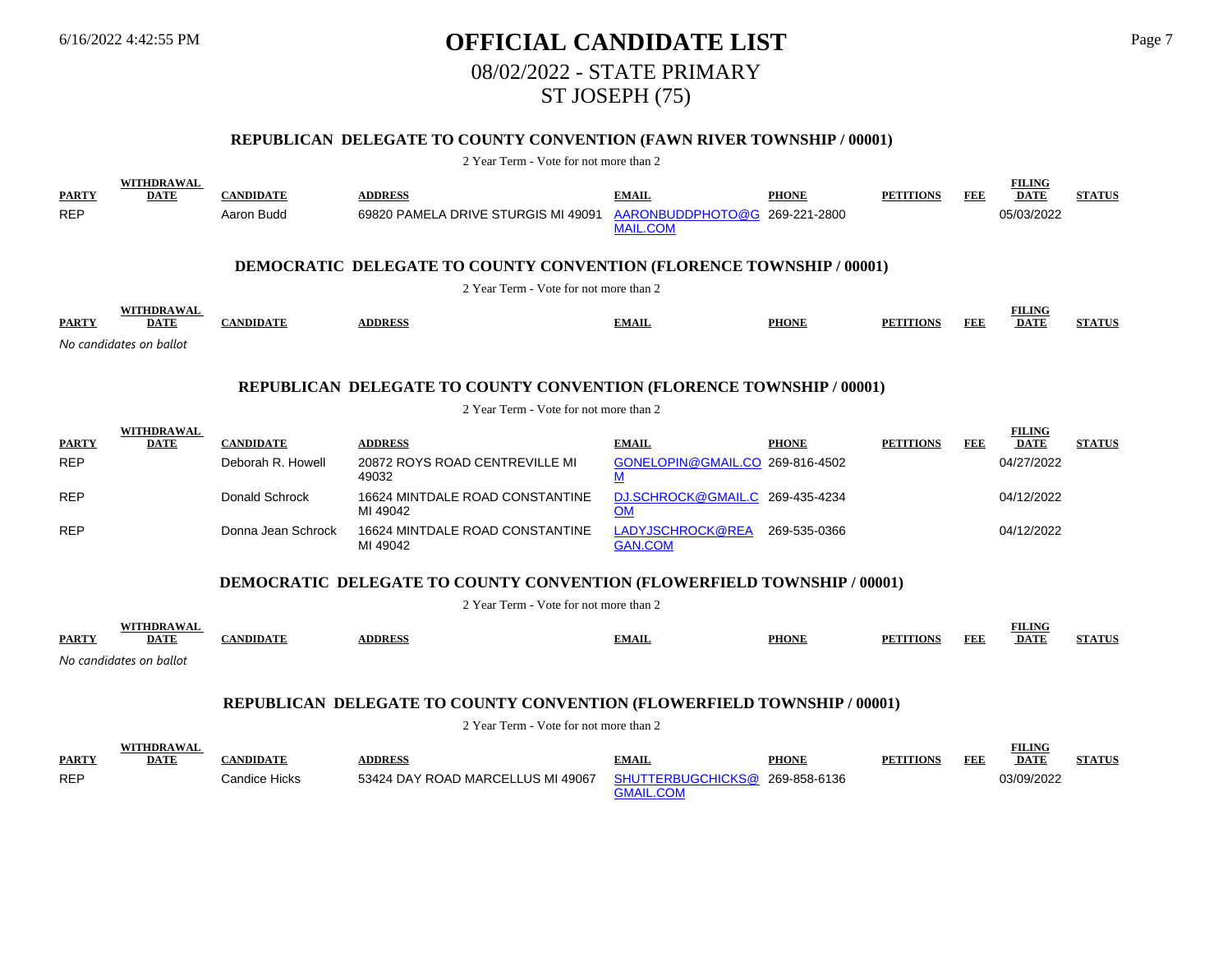# 6/16/2022 4:42:55 PM **OFFICIAL CANDIDATE LIST** Page 8 08/02/2022 - STATE PRIMARY ST JOSEPH (75)

## **DEMOCRATIC DELEGATE TO COUNTY CONVENTION (LEONIDAS TOWNSHIP / 00001)**

| <b>PARTY</b>               | WITHDRAWAL<br><b>DATE</b>        | <b>CANDIDATE</b> | <b>ADDRESS</b>                                                                                                        | <b>EMAIL</b> | <b>PHONE</b> | <b>PETITIONS</b> | FEE        | <b>FILING</b><br><b>DATE</b> | <b>STATUS</b> |
|----------------------------|----------------------------------|------------------|-----------------------------------------------------------------------------------------------------------------------|--------------|--------------|------------------|------------|------------------------------|---------------|
|                            | No candidates on ballot          |                  |                                                                                                                       |              |              |                  |            |                              |               |
|                            |                                  |                  | REPUBLICAN DELEGATE TO COUNTY CONVENTION (LEONIDAS TOWNSHIP / 00001)                                                  |              |              |                  |            |                              |               |
|                            |                                  |                  | 2 Year Term - Vote for not more than 2                                                                                |              |              |                  |            |                              |               |
| <b>PARTY</b>               | <b>WITHDRAWAL</b><br><b>DATE</b> | <b>CANDIDATE</b> | <b>ADDRESS</b>                                                                                                        | <b>EMAIL</b> | <b>PHONE</b> | <b>PETITIONS</b> | <b>FEE</b> | <b>FILING</b><br><b>DATE</b> | <b>STATUS</b> |
|                            | No candidates on ballot          |                  |                                                                                                                       |              |              |                  |            |                              |               |
|                            |                                  |                  |                                                                                                                       |              |              |                  |            |                              |               |
|                            |                                  |                  | <b>DEMOCRATIC DELEGATE TO COUNTY CONVENTION (LOCKPORT TOWNSHIP / 00001)</b><br>2 Year Term - Vote for not more than 4 |              |              |                  |            |                              |               |
|                            | WITHDRAWAL                       |                  |                                                                                                                       |              |              |                  |            | <b>FILING</b>                |               |
| <b>PARTY</b>               | <b>DATE</b>                      | <b>CANDIDATE</b> | <b>ADDRESS</b>                                                                                                        | <b>EMAIL</b> | <b>PHONE</b> | <b>PETITIONS</b> | <b>FEE</b> | <b>DATE</b>                  | <b>STATUS</b> |
|                            | No candidates on ballot          |                  |                                                                                                                       |              |              |                  |            |                              |               |
|                            |                                  |                  | <b>REPUBLICAN DELEGATE TO COUNTY CONVENTION (LOCKPORT TOWNSHIP / 00001)</b>                                           |              |              |                  |            |                              |               |
|                            |                                  |                  | 2 Year Term - Vote for not more than 5                                                                                |              |              |                  |            |                              |               |
|                            |                                  |                  |                                                                                                                       |              |              |                  |            |                              |               |
|                            | WITHDRAWAL<br><b>DATE</b>        | <b>CANDIDATE</b> |                                                                                                                       |              | <b>PHONE</b> | <b>PETITIONS</b> | FEE        | <b>FILING</b>                |               |
| <b>PARTY</b><br><b>REP</b> |                                  | Leman K. Eva     | <b>ADDRESS</b><br>18017 6TH AVENUE THREE RIVERS MI<br>49093                                                           | <b>EMAIL</b> | 269-816-1423 |                  |            | <b>DATE</b>                  | <b>STATUS</b> |
|                            |                                  |                  | <b>DEMOCRATIC DELEGATE TO COUNTY CONVENTION (MENDON TOWNSHIP / 00001)</b>                                             |              |              |                  |            |                              |               |
|                            |                                  |                  | 2 Year Term - Vote for not more than 4                                                                                |              |              |                  |            |                              |               |
| <b>PARTY</b>               | WITHDRAWAL<br><b>DATE</b>        | <b>CANDIDATE</b> | <b>ADDRESS</b>                                                                                                        | <b>EMAIL</b> | <b>PHONE</b> | <b>PETITIONS</b> | <b>FEE</b> | <b>FILING</b><br><b>DATE</b> | <b>STATUS</b> |
| <b>DEM</b>                 |                                  | Kathleen Dill    | 27671 LONGNECKER ROAD MENDON MI<br>49072                                                                              |              | 269-496-9492 |                  |            | 04/26/2022                   |               |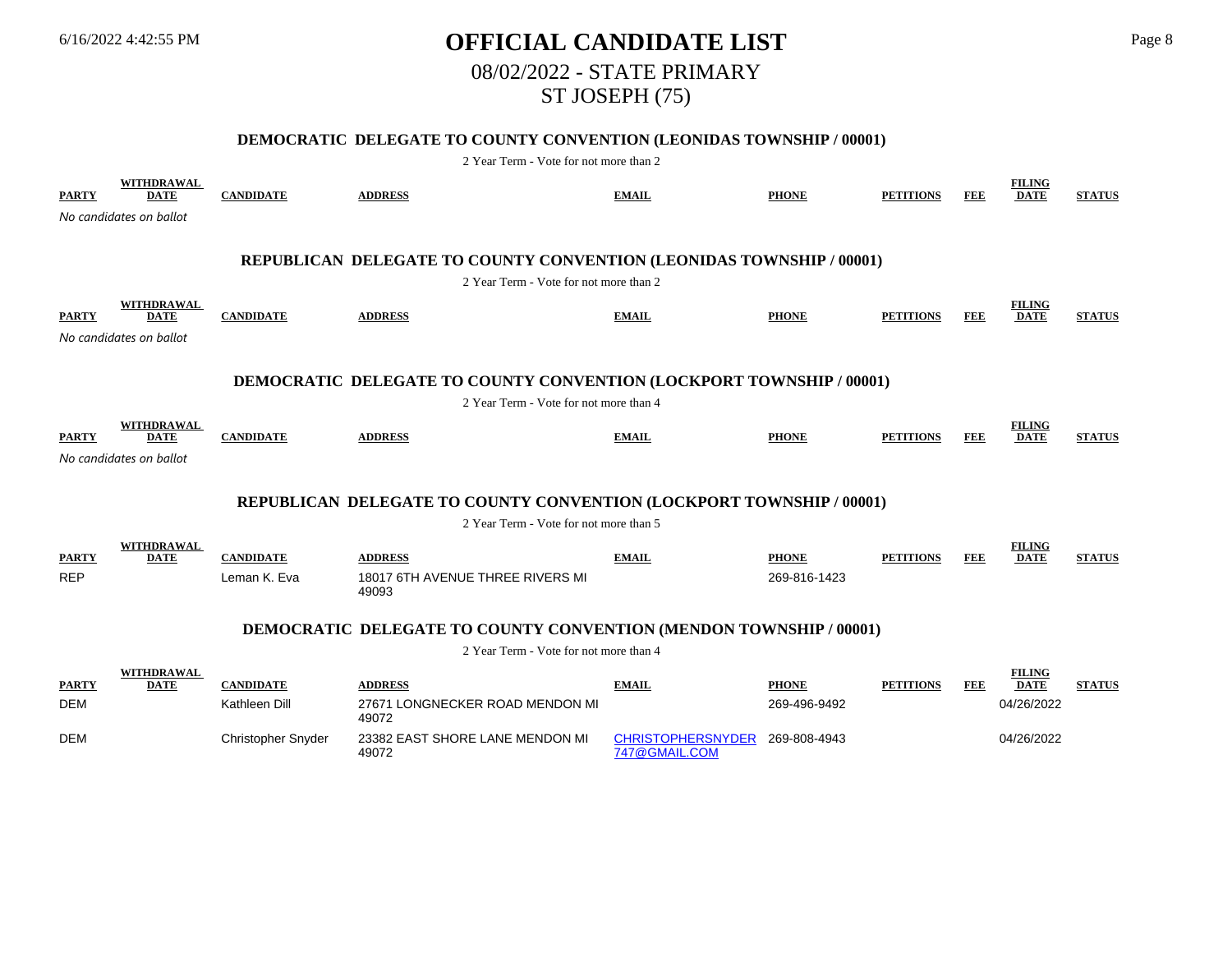# 6/16/2022 4:42:55 PM **OFFICIAL CANDIDATE LIST** Page 9 08/02/2022 - STATE PRIMARY ST JOSEPH (75)

## **REPUBLICAN DELEGATE TO COUNTY CONVENTION (MENDON TOWNSHIP / 00001)**

#### 2 Year Term - Vote for not more than 4

|              | <b>WITHDRAWAL</b> |                  |                                                               |                                           |              |                  |     | <b>FILING</b> |               |
|--------------|-------------------|------------------|---------------------------------------------------------------|-------------------------------------------|--------------|------------------|-----|---------------|---------------|
| <b>PARTY</b> | <b>DATE</b>       | <b>CANDIDATE</b> | <b>ADDRESS</b>                                                | <b>EMAIL</b>                              | <b>PHONE</b> | <b>PETITIONS</b> | FEE | <b>DATE</b>   | <b>STATUS</b> |
| <b>REP</b>   |                   | Shelba Forbes    | 222 S NOTTAWA STREET MENDON MI<br>49072                       | SHELBA.FORBES@GMAI 269-953-6922<br>L.COM  |              |                  |     | 05/02/2022    |               |
| <b>REP</b>   |                   | Judy Jergens     | 52385 SILVER STREET THREE RIVERS MI<br>49093                  | JUDYMDUPUIS@YAHOO 517-206-7723<br>.COM    |              |                  |     | 02/08/2022    |               |
| <b>REP</b>   |                   | Maurice Kline    | 26234 SOUTH SHORE DRIVE MENDON MI MSKLINE JR@GMAIL.C<br>49072 | <u>OM</u>                                 | 269-370-4233 |                  |     | 04/26/2022    |               |
| <b>REP</b>   |                   | Kathy Pangle     | 258 S NOTTAWA STREET MENDON MI<br>49072                       | TIGER KAT9MM@HOTM 269-251-9030<br>AIL.COM |              |                  |     | 04/12/2022    |               |
| <b>REP</b>   |                   | James Smith Jr.  | 54538 M-66 MENDON MI 49072                                    | JIMMYOUTDOORS1984<br>@GMAIL.COM           | 269-503-2452 |                  |     | 04/18/2022    |               |
| <b>REP</b>   |                   | Jacki Stevens    | 434 N NOTTAWA STREET MENDON MI<br>49072                       | JKSTEVENS92@MSN.C<br><u>OM</u>            | 269-816-2426 |                  |     | 05/02/2022    |               |

## **DEMOCRATIC DELEGATE TO COUNTY CONVENTION (MOTTVILLE TOWNSHIP / 00001)**

#### 2 Year Term - Vote for not more than 2

|              | <b>A WA</b>             |        |               |              |              |                    | <b>FILING</b> |               |
|--------------|-------------------------|--------|---------------|--------------|--------------|--------------------|---------------|---------------|
| <b>PARTY</b> | <u>DATE</u>             | NDID / | <b>ADDRES</b> | <b>TMAIL</b> | <b>PHONE</b> | <b>FEI</b><br>TONS | <b>DATI</b>   | 353 A 533 363 |
|              | No candidates on ballot |        |               |              |              |                    |               |               |

### **REPUBLICAN DELEGATE TO COUNTY CONVENTION (MOTTVILLE TOWNSHIP / 00001)**

2 Year Term - Vote for not more than 2

|              | <b>WITHDRAWAL</b> |                    |                                                  |                                              |              |                  |     | <b>FILING</b> |               |
|--------------|-------------------|--------------------|--------------------------------------------------|----------------------------------------------|--------------|------------------|-----|---------------|---------------|
| <b>PARTY</b> | <b>DATE</b>       | <b>CANDIDATE</b>   | <b>ADDRESS</b>                                   | <b>EMAIL</b>                                 | <b>PHONE</b> | <b>PETITIONS</b> | FEE | <b>DATE</b>   | <b>STATUS</b> |
| <b>REP</b>   |                   | Barbara J. Niblock | 11205 SILVER CREEK ROAD WHITE<br>PIGEON MI 49099 | BARBNIBLOCK@YAHOO 269-325-4831<br><b>COM</b> |              |                  |     | 02/24/2022    |               |
| <b>REP</b>   |                   | James Ulery        | 9190 ST. JOE RIVER ROAD WHITE<br>PIGEON MI 49099 |                                              | 541-953-1722 |                  |     | 04/28/2022    |               |

### **DEMOCRATIC DELEGATE TO COUNTY CONVENTION (NOTTAWA TOWNSHIP / 00001)**

|              | 2 Year Term - Vote for not more than 4 |                            |                                         |                                 |              |                  |            |               |               |  |
|--------------|----------------------------------------|----------------------------|-----------------------------------------|---------------------------------|--------------|------------------|------------|---------------|---------------|--|
|              | <b>WITHDRAWAL</b>                      |                            |                                         |                                 |              |                  |            | <b>FILING</b> |               |  |
| <b>PARTY</b> | <b>DATE</b>                            | <b>ANDIDATE</b>            | <b>ADDRESS</b>                          | <b>EMAIL</b>                    | <b>PHONE</b> | <b>PETITIONS</b> | <b>FEE</b> | <b>DATE</b>   | <b>STATUS</b> |  |
| <b>DEM</b>   |                                        | Suzette Kingman-<br>Lowery | 23819 RIVER RUN ROAD MENDON MI<br>49072 | SKINGMAN58@GMAIL.C 269-816-3340 |              |                  |            | 04/07/2022    |               |  |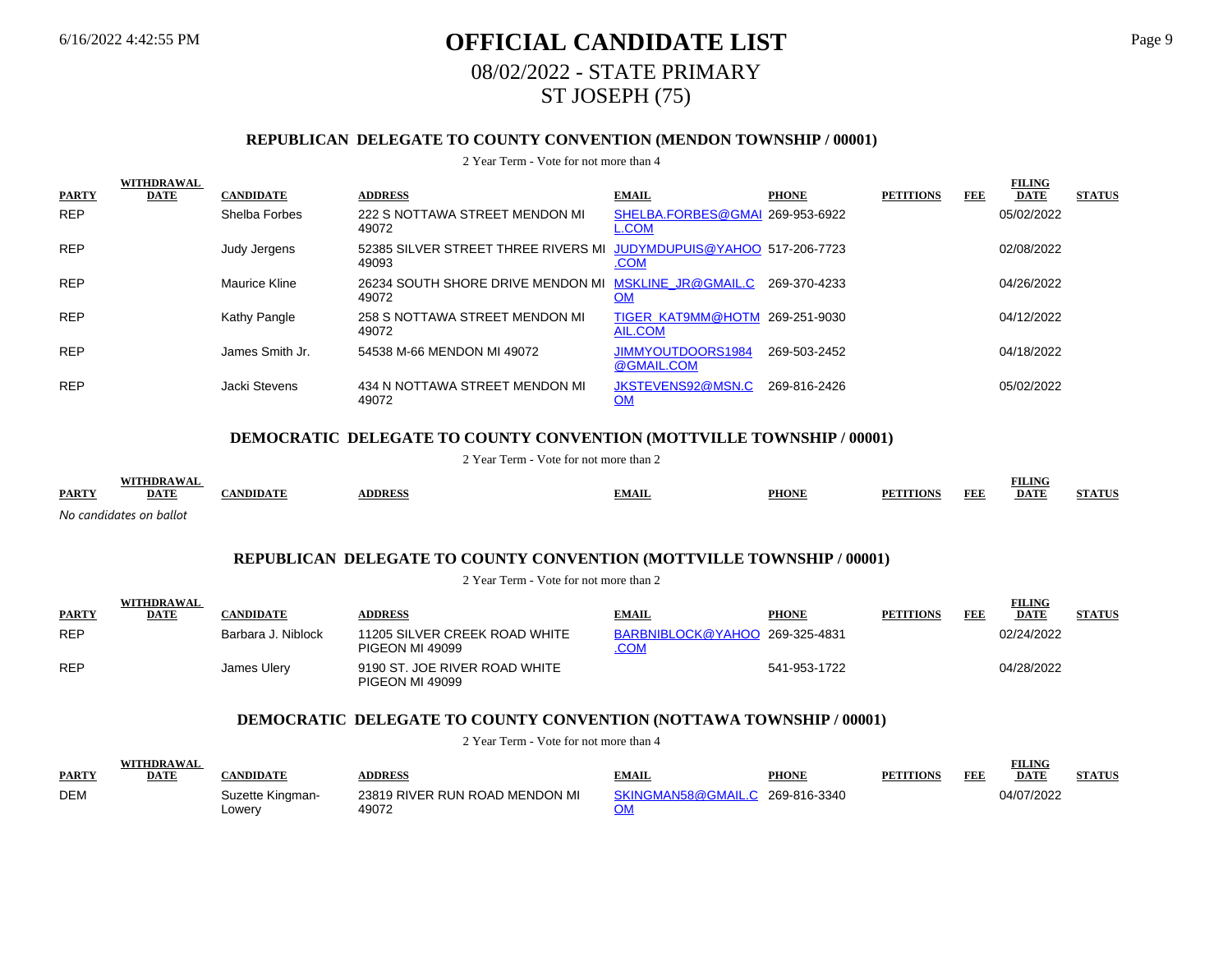# 6/16/2022 4:42:55 PM **OFFICIAL CANDIDATE LIST** Page 10 08/02/2022 - STATE PRIMARY ST JOSEPH (75)

### **REPUBLICAN DELEGATE TO COUNTY CONVENTION (NOTTAWA TOWNSHIP / 00001)**

#### 2 Year Term - Vote for not more than 5

|              | <b>WITHDRAWAL</b> |                  |                                                                             |                                                |              |                  |     | <b>FILING</b> |               |
|--------------|-------------------|------------------|-----------------------------------------------------------------------------|------------------------------------------------|--------------|------------------|-----|---------------|---------------|
| <b>PARTY</b> | <b>DATE</b>       | <b>CANDIDATE</b> | <b>ADDRESS</b>                                                              | <b>EMAIL</b>                                   | <b>PHONE</b> | <b>PETITIONS</b> | FEB | <b>DATE</b>   | <b>STATUS</b> |
| <b>REP</b>   |                   |                  | Marlene M. Hagerman 432 WEST BURR OAK STREET<br>CENTREVILLE MI 49032        | MMPOP99@GMAIL.COM 269-506-6064                 |              |                  |     | 04/29/2022    |               |
| <b>REP</b>   |                   |                  | Thomas W. Hagerman 432 WEST BURR OAK STREET<br>CENTREVILLE MI 49032         | GOOENUF49849@GMAI 269-718-5921<br><b>L.COM</b> |              |                  |     | 04/29/2022    |               |
| <b>REP</b>   |                   | Scott McGraw     | 61644 WINDRIDGE COURT CENTREVILLE SCOTTMCGRAW@ICLO 269-548-7004<br>MI 49032 | UD.COM                                         |              |                  |     | 02/14/2022    |               |

#### **DEMOCRATIC DELEGATE TO COUNTY CONVENTION (PARK TOWNSHIP / 00001)**

2 Year Term - Vote for not more than 4

| <b>PARTY</b> | WITHDRAWAL<br>DATE | CANDIDATE       | <b>ADDRESS</b>                                         | <b>EMAIL</b>                                       | <b>PHONE</b> | <b>PETITIONS</b> | FEE | FILING<br><b>DATE</b> | <b>STATUS</b> |
|--------------|--------------------|-----------------|--------------------------------------------------------|----------------------------------------------------|--------------|------------------|-----|-----------------------|---------------|
| <b>DEM</b>   |                    | Kathrvn Greaves | 55335 S. THOMPSON LANE THREE<br><b>RIVERS MI 49093</b> | VOTEKATHYGREAVES@ 269-352-8907<br><b>GMAIL.COM</b> |              |                  |     | 04/26/2022            |               |
| <b>DEM</b>   |                    | Paul A. Guthrie | 52832 BOONE ROAD THREE RIVERS MI<br>49093              |                                                    | 269-496-7592 |                  |     | 04/26/2022            |               |

#### **REPUBLICAN DELEGATE TO COUNTY CONVENTION (PARK TOWNSHIP / 00001)**

2 Year Term - Vote for not more than 3

|              | <b>WITHDRAWAL</b> |                   |                                                                             |                                                |              |                  |     | <b>FILING</b> |               |
|--------------|-------------------|-------------------|-----------------------------------------------------------------------------|------------------------------------------------|--------------|------------------|-----|---------------|---------------|
| <b>PARTY</b> | <b>DATE</b>       | <b>CANDIDATE</b>  | <b>ADDRESS</b>                                                              | <b>EMAIL</b>                                   | <b>PHONE</b> | <b>PETITIONS</b> | FEE | <b>DATE</b>   | <b>STATUS</b> |
| <b>REP</b>   |                   | Regina M. Chapman | 54012 WILBUR ROAD THREE RIVERS MI REGCHAPI73@GMAIL.C 269-506-6557<br>49093  | OM                                             |              |                  |     | 01/11/2022    |               |
| <b>REP</b>   |                   | Jack Coleman      | 16276 KIPKER ROAD THREE RIVERS MI<br>49093                                  | JACKDCOLEMAN@GMAI 269-535-2328<br><b>L.COM</b> |              |                  |     | 04/26/2022    |               |
| <b>REP</b>   |                   | Sara Main         | 19577 THOMPSON LANE THREE RIVERS KSMAINFAM@YAHOO.C 269-251-5537<br>MI 49093 |                                                |              |                  |     | 05/02/2022    |               |

#### **DEMOCRATIC DELEGATE TO COUNTY CONVENTION (SHERMAN TOWNSHIP / 00001)**

|              | WITHDD A WAI |                |                                        |                  |              |                  |     | <b>FILING</b> |               |
|--------------|--------------|----------------|----------------------------------------|------------------|--------------|------------------|-----|---------------|---------------|
| <b>PARTY</b> | <b>DATE</b>  | <b>NDIDATE</b> | <b>DDRESS</b>                          | <b>EMAIL</b>     | <b>PHONE</b> | <b>PETITIONS</b> | FEE | <b>DATE</b>   | <b>STATUS</b> |
| <b>DEM</b>   |              | Donald Andrews | 26135 WYNDHAM ROAD STURGIS MI<br>49091 | DONALD.ANDREWS@G | 269-659-0079 |                  |     | 05/03/2022    |               |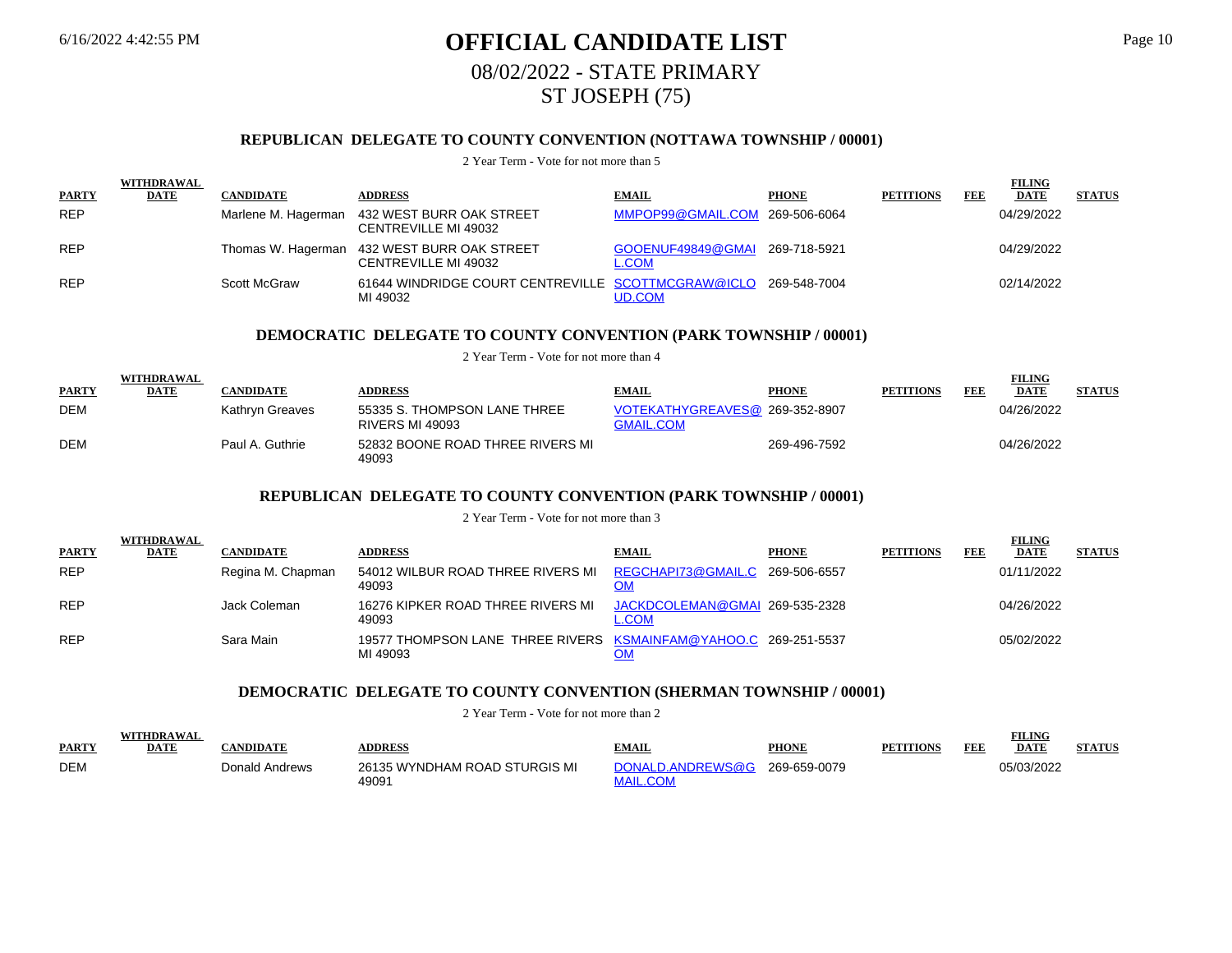# 6/16/2022 4:42:55 PM **OFFICIAL CANDIDATE LIST** Page 11 08/02/2022 - STATE PRIMARY ST JOSEPH (75)

## **REPUBLICAN DELEGATE TO COUNTY CONVENTION (SHERMAN TOWNSHIP / 00001)**

#### 2 Year Term - Vote for not more than 4

|              | WITHDRAWAL |                  |                                                     |                                |              |                  |     | <b>FILING</b> |               |
|--------------|------------|------------------|-----------------------------------------------------|--------------------------------|--------------|------------------|-----|---------------|---------------|
| <b>PARTY</b> | DATE       | <b>CANDIDATE</b> | <b>ADDRESS</b>                                      | <b>EMAIL</b>                   | <b>PHONE</b> | <b>PETITIONS</b> | FEE | <b>DATE</b>   | <b>STATUS</b> |
| <b>REP</b>   |            | Rodney D. Chupp  | 26149 PERRIN ROAD STURGIS MI 49091                  | RODNEY@CHUPPLL.CO 269-625-4690 |              |                  |     | 04/29/2022    |               |
| <b>REP</b>   |            | Craig L. Crabill | 66274 MEYERS ROAD STURGIS MI 49091 CCRABES@YAHOO.CO |                                | 269-625-3687 |                  |     | 03/28/2022    |               |
| <b>REP</b>   |            | Chelina Fair     | 63465 WEST FISH LAKE ROAD STURGIS<br>MI 49099       | CCINUNITY@AOL.COM              | 269-319-9795 |                  |     | 04/29/2022    |               |

#### **DEMOCRATIC DELEGATE TO COUNTY CONVENTION (STURGIS CITY / 00001)**

2 Year Term - Vote for not more than 4

| <b>PARTY</b> | WITHDRAWAL<br>DATE | CANDIDATE        | <b>ADDRESS</b>                                                                              | <b>EMAIL</b>      | <b>PHONE</b> | <b>PETITIONS</b> | FEE | <b>FILING</b><br><b>DATE</b> | <b>STATUS</b> |
|--------------|--------------------|------------------|---------------------------------------------------------------------------------------------|-------------------|--------------|------------------|-----|------------------------------|---------------|
| <b>DEM</b>   |                    |                  | Mary Beth Brenneman 408 MAPLECREST AVENUE STURGIS MI MBBRENNEMAN@HOTM 269-351-8824<br>49091 | AIL.COM           |              |                  |     | 04/26/2022                   |               |
| <b>DEM</b>   |                    | Alexandra Moulds | 102 MAPLECREST STREET STURGIS MI<br>49091                                                   | ALLEYJMO@GMAIL.CO | 269-503-9116 |                  |     | 05/03/2022                   |               |

#### **REPUBLICAN DELEGATE TO COUNTY CONVENTION (STURGIS CITY / 00001)**

2 Year Term - Vote for not more than 4

|              | WITHDRAWAL  |                     |                                           |                                                 |              |                  |     | <b>FILING</b> |               |
|--------------|-------------|---------------------|-------------------------------------------|-------------------------------------------------|--------------|------------------|-----|---------------|---------------|
| <b>PARTY</b> | <b>DATE</b> | <b>CANDIDATE</b>    | <b>ADDRESS</b>                            | <b>EMAIL</b>                                    | <b>PHONE</b> | <b>PETITIONS</b> | FEE | <b>DATE</b>   | <b>STATUS</b> |
| <b>REP</b>   |             | Alan James Albarran | 102 MAPLECREST STREET STURGIS MI<br>49091 | ALANJALBARRAN@GMA 269-503-4844<br><b>IL.COM</b> |              |                  |     | 05/03/2022    |               |
| <b>REP</b>   |             | Aaron Miller        | 606 CHERRY STREET STURGIS MI 49091        | MILLERAG14@GMAIL.C                              | 269-625-4140 |                  |     | 03/21/2022    |               |
| <b>REP</b>   |             | Rob Weitt           | 409 MECHANIC STURGIS MI 49091             | CSELLSIT@YAHOO.CO                               | 269-716-2002 |                  |     | 04/04/2022    |               |

### **DEMOCRATIC DELEGATE TO COUNTY CONVENTION (STURGIS CITY / 00002)**

|              |                                                                     |               |       |              |                                                                                                                                                                                                                                                                        | --------                                                         |  |
|--------------|---------------------------------------------------------------------|---------------|-------|--------------|------------------------------------------------------------------------------------------------------------------------------------------------------------------------------------------------------------------------------------------------------------------------|------------------------------------------------------------------|--|
| <b>PARTY</b> | DA 1.<br><u> 1980 - Andrea Stadt Britain, amerikansk fotballstv</u> | <b>DDDECC</b> | EMAIL | <b>PHONE</b> | <b>TITLE</b><br>H H I<br>г е с<br><u> The Communication of the Communication of the Communication of the Communication of the Communication of the Communication of the Communication of the Communication of the Communication of the Communication of the Commun</u> | <b>DATE</b><br><u> 1980 - Johann Barnett, fransk politiker (</u> |  |
| No can       | ndıdates on ballot                                                  |               |       |              |                                                                                                                                                                                                                                                                        |                                                                  |  |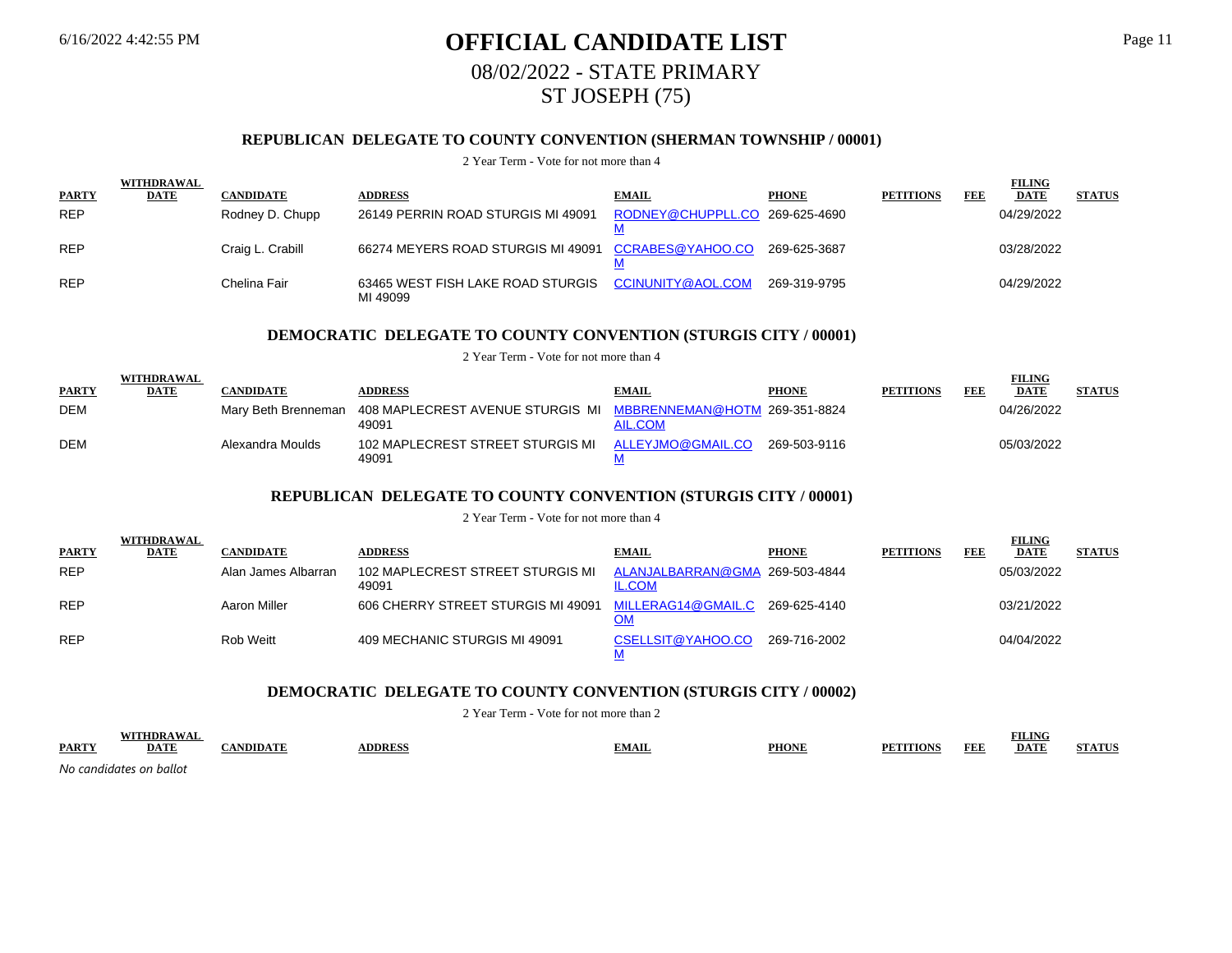# 6/16/2022 4:42:55 PM **OFFICIAL CANDIDATE LIST** Page 12 08/02/2022 - STATE PRIMARY ST JOSEPH (75)

## **REPUBLICAN DELEGATE TO COUNTY CONVENTION (STURGIS CITY / 00002)**

| <b>PARTY</b> | <b>WITHDRAWAL</b><br><b>DATE</b> | <b>CANDIDATE</b>   | <b>ADDRESS</b>                                                                                                   | <b>EMAIL</b>                           | <b>PHONE</b> | <b>PETITIONS</b> | <b>FEE</b> | <b>FILING</b><br><b>DATE</b> | <b>STATUS</b> |
|--------------|----------------------------------|--------------------|------------------------------------------------------------------------------------------------------------------|----------------------------------------|--------------|------------------|------------|------------------------------|---------------|
|              | No candidates on ballot          |                    |                                                                                                                  |                                        |              |                  |            |                              |               |
|              |                                  |                    |                                                                                                                  |                                        |              |                  |            |                              |               |
|              |                                  |                    | <b>DEMOCRATIC DELEGATE TO COUNTY CONVENTION (STURGIS CITY / 00003)</b><br>2 Year Term - Vote for not more than 2 |                                        |              |                  |            |                              |               |
|              |                                  |                    |                                                                                                                  |                                        |              |                  |            |                              |               |
| <b>PARTY</b> | <b>WITHDRAWAL</b><br><b>DATE</b> | <b>CANDIDATE</b>   | <b>ADDRESS</b>                                                                                                   | <b>EMAIL</b>                           | <b>PHONE</b> | <b>PETITIONS</b> | <b>FEE</b> | <b>FILING</b><br><b>DATE</b> | <b>STATUS</b> |
| <b>DEM</b>   |                                  | Victoria H. Fisher | 201 MCKEE STREET STURGIS MI 49091                                                                                | CYTO49@YAHOO.COM                       | 269-689-6722 |                  |            | 04/26/2022                   |               |
|              |                                  |                    |                                                                                                                  |                                        |              |                  |            |                              |               |
|              |                                  |                    | REPUBLICAN DELEGATE TO COUNTY CONVENTION (STURGIS CITY / 00003)                                                  |                                        |              |                  |            |                              |               |
|              |                                  |                    | 2 Year Term - Vote for not more than 3                                                                           |                                        |              |                  |            |                              |               |
| <b>PARTY</b> | <b>WITHDRAWAL</b><br><b>DATE</b> | <b>CANDIDATE</b>   | <b>ADDRESS</b>                                                                                                   | <b>EMAIL</b>                           | <b>PHONE</b> | <b>PETITIONS</b> | <b>FEE</b> | <b>FILING</b><br><b>DATE</b> | <b>STATUS</b> |
|              | No candidates on ballot          |                    |                                                                                                                  |                                        |              |                  |            |                              |               |
|              |                                  |                    |                                                                                                                  |                                        |              |                  |            |                              |               |
|              |                                  |                    | <b>DEMOCRATIC DELEGATE TO COUNTY CONVENTION (STURGIS CITY / 00004)</b>                                           |                                        |              |                  |            |                              |               |
|              |                                  |                    | 2 Year Term - Vote for not more than 2                                                                           |                                        |              |                  |            |                              |               |
|              | <b>WITHDRAWAL</b>                |                    |                                                                                                                  |                                        |              |                  |            | <b>FILING</b>                |               |
| <b>PARTY</b> | <b>DATE</b>                      | <b>CANDIDATE</b>   | <b>ADDRESS</b>                                                                                                   | <b>EMAIL</b>                           | <b>PHONE</b> | <b>PETITIONS</b> | <b>FEE</b> | <b>DATE</b>                  | <b>STATUS</b> |
|              | No candidates on ballot          |                    |                                                                                                                  |                                        |              |                  |            |                              |               |
|              |                                  |                    |                                                                                                                  |                                        |              |                  |            |                              |               |
|              |                                  |                    | <b>REPUBLICAN DELEGATE TO COUNTY CONVENTION (STURGIS CITY / 00004)</b>                                           |                                        |              |                  |            |                              |               |
|              |                                  |                    | 2 Year Term - Vote for not more than 3                                                                           |                                        |              |                  |            |                              |               |
| <b>PARTY</b> | <b>WITHDRAWAL</b><br><b>DATE</b> | <b>CANDIDATE</b>   | <b>ADDRESS</b>                                                                                                   | <b>EMAIL</b>                           | <b>PHONE</b> | <b>PETITIONS</b> | FEE        | <b>FILING</b><br><b>DATE</b> | <b>STATUS</b> |
| <b>REP</b>   |                                  | Carl W. Merkh      | 1105 ROBIN HOOD STURGIS MI 49091                                                                                 | <b>CWMERKH@HUSHMAIL.</b><br><b>COM</b> | 269-816-1613 |                  |            | 01/18/2022                   |               |
| <b>REP</b>   |                                  | Joyce Merkh        | 1105 ROBIN HOOD TRAIL STURGIS MI<br>49091                                                                        | JMERKH@1791.COM                        | 269-651-8365 |                  |            | 02/23/2022                   |               |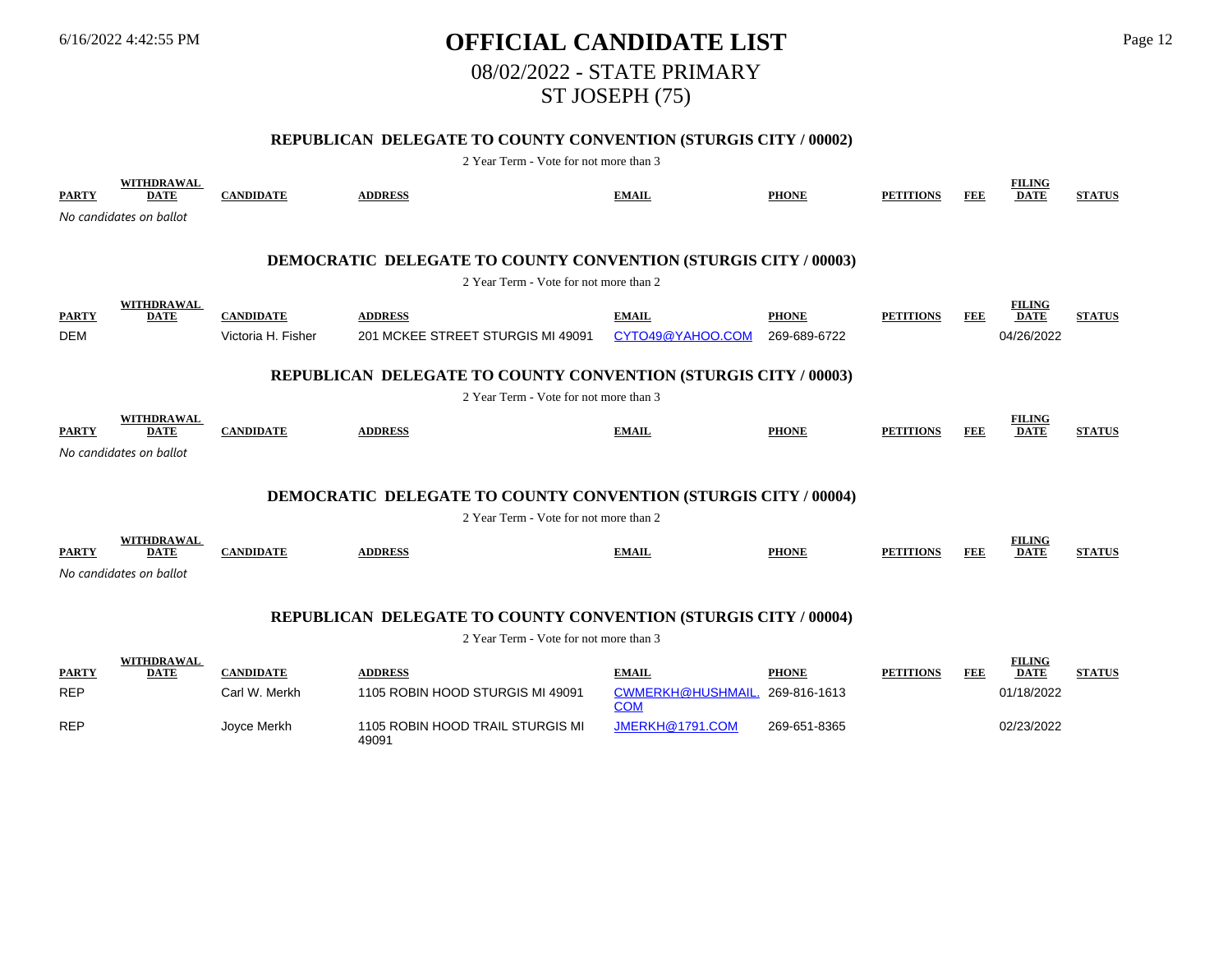# 6/16/2022 4:42:55 PM **OFFICIAL CANDIDATE LIST** Page 13 08/02/2022 - STATE PRIMARY ST JOSEPH (75)

## **DEMOCRATIC DELEGATE TO COUNTY CONVENTION (STURGIS TOWNSHIP / 00001)**

| <b>PARTY</b>                                                                | WITHDRAWAL<br><b>DATE</b>                            | <b>CANDIDATE</b>                       | <b>ADDRESS</b>                                                                                                       | <b>EMAIL</b>                                     | <b>PHONE</b>                 | <b>PETITIONS</b> | <b>FEE</b> | <b>FILING</b><br><b>DATE</b>               | <b>STATUS</b> |  |
|-----------------------------------------------------------------------------|------------------------------------------------------|----------------------------------------|----------------------------------------------------------------------------------------------------------------------|--------------------------------------------------|------------------------------|------------------|------------|--------------------------------------------|---------------|--|
|                                                                             | No candidates on ballot                              |                                        |                                                                                                                      |                                                  |                              |                  |            |                                            |               |  |
|                                                                             |                                                      |                                        | <b>REPUBLICAN DELEGATE TO COUNTY CONVENTION (STURGIS TOWNSHIP / 00001)</b><br>2 Year Term - Vote for not more than 3 |                                                  |                              |                  |            |                                            |               |  |
| <b>PARTY</b><br><b>REP</b>                                                  | WITHDRAWAL<br><b>DATE</b>                            | <b>CANDIDATE</b><br>Charles R. Vizthum | <b>ADDRESS</b><br>69820 WHITE SCHOOL ROAD STURGIS MI CHUCKVIZTHUM@GMAI                                               | <b>EMAIL</b>                                     | <b>PHONE</b><br>269-625-3388 | <b>PETITIONS</b> | <b>FEE</b> | <b>FILING</b><br><b>DATE</b><br>05/02/2022 | <b>STATUS</b> |  |
|                                                                             |                                                      |                                        | 49091<br><b>DEMOCRATIC DELEGATE TO COUNTY CONVENTION (THREE RIVERS CITY / 00001)</b>                                 | <b>L.COM</b>                                     |                              |                  |            |                                            |               |  |
|                                                                             |                                                      |                                        | 2 Year Term - Vote for not more than 4                                                                               |                                                  |                              |                  |            |                                            |               |  |
| <b>PARTY</b>                                                                | <b>WITHDRAWAL</b><br><b>DATE</b>                     | <b>CANDIDATE</b>                       | <b>ADDRESS</b>                                                                                                       | <b>EMAIL</b>                                     | <b>PHONE</b>                 | <b>PETITIONS</b> | <b>FEE</b> | <b>FILING</b><br><b>DATE</b>               | <b>STATUS</b> |  |
| <b>DEM</b>                                                                  |                                                      | Erin L. Schultes                       | 320 6TH AVENUE THREE RIVERS MI<br>49093                                                                              | ERIN.STJOEDEMS@GM<br><b>AIL.COM</b>              | 269-993-5661                 |                  |            | 04/26/2022                                 |               |  |
|                                                                             |                                                      |                                        | REPUBLICAN DELEGATE TO COUNTY CONVENTION (THREE RIVERS CITY / 00001)                                                 |                                                  |                              |                  |            |                                            |               |  |
|                                                                             |                                                      |                                        | 2 Year Term - Vote for not more than 6                                                                               |                                                  |                              |                  |            |                                            |               |  |
| <b>PARTY</b>                                                                | WITHDRAWAL<br><b>DATE</b>                            | <b>CANDIDATE</b>                       | <b>ADDRESS</b>                                                                                                       | <b>EMAIL</b>                                     | <b>PHONE</b>                 | <b>PETITIONS</b> | <b>FEE</b> | <b>FILING</b><br><b>DATE</b>               | <b>STATUS</b> |  |
| <b>REP</b>                                                                  |                                                      | Mary Anne Blood                        | 604 FLOWER STREET THREE RIVERS MI<br>49093                                                                           | EVEREDMARY@GMAIL.<br><b>COM</b>                  | 269-341-1055                 |                  |            | 02/14/2022                                 |               |  |
| <b>REP</b>                                                                  |                                                      | Mike Blood                             | 604 FLOWER STREET THREE RIVERS MI<br>49093                                                                           | MARYWEISHEIT@HOTM 269-580-5985<br><b>AIL.COM</b> |                              |                  |            | 04/12/2022                                 |               |  |
| <b>DEMOCRATIC DELEGATE TO COUNTY CONVENTION (THREE RIVERS CITY / 00002)</b> |                                                      |                                        |                                                                                                                      |                                                  |                              |                  |            |                                            |               |  |
|                                                                             |                                                      |                                        | 2 Year Term - Vote for not more than 4                                                                               |                                                  |                              |                  |            |                                            |               |  |
| <b>PARTY</b>                                                                | WITHDRAWAL<br><b>DATE</b><br>No candidates on ballot | <b>CANDIDATE</b>                       | <b>ADDRESS</b>                                                                                                       | <b>EMAIL</b>                                     | <b>PHONE</b>                 | <b>PETITIONS</b> | <b>FEE</b> | <b>FILING</b><br><b>DATE</b>               | <b>STATUS</b> |  |